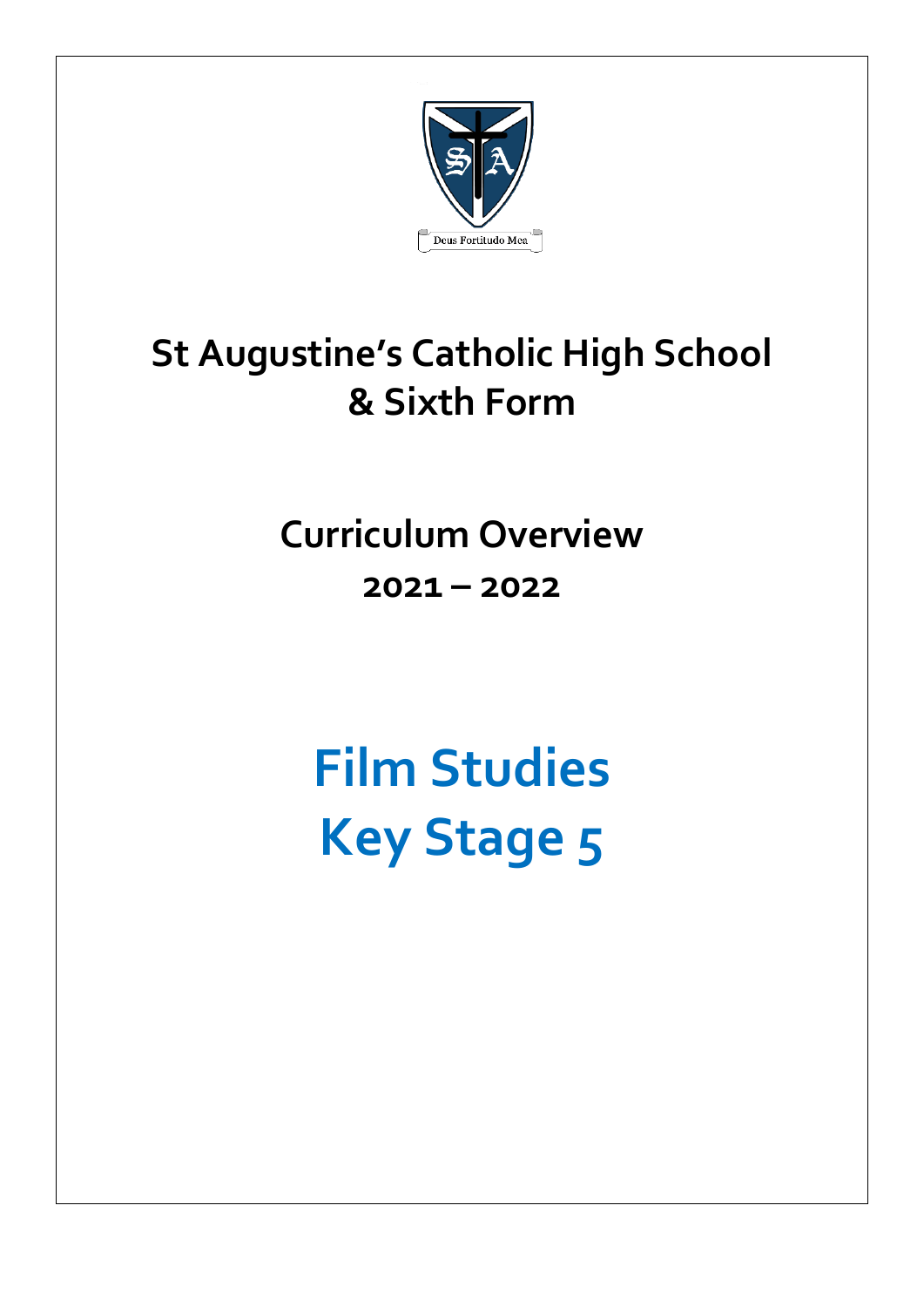

## **Curriculum Overview Film Studies**

#### **Autumn Term**

|                     | Y <sub>12</sub>                                                                                                                                                                                                                                                                                                                                                                                                                                        | $Y_13$                                                                                                                                                                                                          |
|---------------------|--------------------------------------------------------------------------------------------------------------------------------------------------------------------------------------------------------------------------------------------------------------------------------------------------------------------------------------------------------------------------------------------------------------------------------------------------------|-----------------------------------------------------------------------------------------------------------------------------------------------------------------------------------------------------------------|
|                     | <b>Content: Introduction Course</b>                                                                                                                                                                                                                                                                                                                                                                                                                    | Content: Shaun of the Dead and Sightseers                                                                                                                                                                       |
| Autumn <sub>1</sub> |                                                                                                                                                                                                                                                                                                                                                                                                                                                        | Coursework: Structure Lessons                                                                                                                                                                                   |
|                     | Why am I learning this? (ie substantive content/link<br>to previous work)<br>Consolidating the student's knowledge from middle<br>school. Students have had differing experiences of                                                                                                                                                                                                                                                                   | Why am I learning this? (ie substantive content/link<br>to previous work)<br>Focus on British ideology and narrative. NEA<br>continues.                                                                         |
|                     | similar subjects such as English Literature. This<br>introductory course focuses on teaching key language<br>and exposing students to film outside of Hollywood.                                                                                                                                                                                                                                                                                       |                                                                                                                                                                                                                 |
|                     | <b>Assessment Focus</b><br>Deep assessment:<br>Formal Assessment Week 1 (2 months+)                                                                                                                                                                                                                                                                                                                                                                    | <b>Assessment Focus</b><br>Deep assessment:<br>Formal Assessment Week 1 (2 months+)                                                                                                                             |
|                     | Formative / maintenance assessment:<br>Do it now tasks i.e quizzes or source work etc (2<br>lessons) Knowledge tests every 3-5 lessons (2 lessons),<br>Low Stakes Essay Questions every 4-5 weeks (2<br>weeks).                                                                                                                                                                                                                                        | Formative / maintenance assessment:<br>Do it now tasks i.e quizzes or source work etc (2<br>lessons) Knowledge tests every 3-5 lessons (2 lessons),<br>Low Stakes Essay Questions every 4-5 weeks (2<br>weeks). |
| Autumn <sub>2</sub> | <b>Content: Introduction course continued</b>                                                                                                                                                                                                                                                                                                                                                                                                          | <b>Content: NEA focus</b>                                                                                                                                                                                       |
|                     | Why am I learning this? (ie substantive content/link<br>to previous work)<br>To contextualise the knowledge needed to access the<br>rest of the course. Both topics are taught<br>chronologically to aid with this (Britain is taught<br>thematically later). This builds upon knowledge<br>acquired at GCSE if they studied film. This introductory<br>course focuses on teaching key language and exposing<br>students to film outside of Hollywood. | Why am I learning this? (ie substantive content/link<br>to previous work)<br>The students develop their filmmaking skills. The<br>reflect upon and improve their coursework ready for<br>final submission.      |
|                     | <b>Assessment Focus</b><br>Deep assessment:<br>Maintenance assessment:                                                                                                                                                                                                                                                                                                                                                                                 | <b>Assessment Focus</b><br>Deep assessment:<br>Formal Assessment Week 2 MOCKS (2 months+)                                                                                                                       |
|                     | Do it now tasks i.e quizzes or source work etc (2<br>lessons) Knowledge tests every 3-5 lessons (2 lessons),<br>Low Stakes Essay Questions every 4-5 weeks (2<br>weeks),                                                                                                                                                                                                                                                                               | Maintenance assessment:<br>Do it now tasks i.e quizzes or source work etc (2<br>lessons) Knowledge tests every 3-5 lessons (2 lessons),<br>Low Stakes Essay Questions every 4-5 weeks (2<br>weeks).             |
| Termly<br>themes    | Links to Gospel Values/vocations: Service and<br>Sacrifice and Dignity and Compassion (WWI and<br>Welfare State).                                                                                                                                                                                                                                                                                                                                      | Links to Gospel Values/vocations: Service and<br>sacrifice.                                                                                                                                                     |
|                     | Enrichment: Introduction to yellow folders and wider<br>reading. i.e Mark Kermode Secrets of Cinema.                                                                                                                                                                                                                                                                                                                                                   | Enrichment: A level film club.                                                                                                                                                                                  |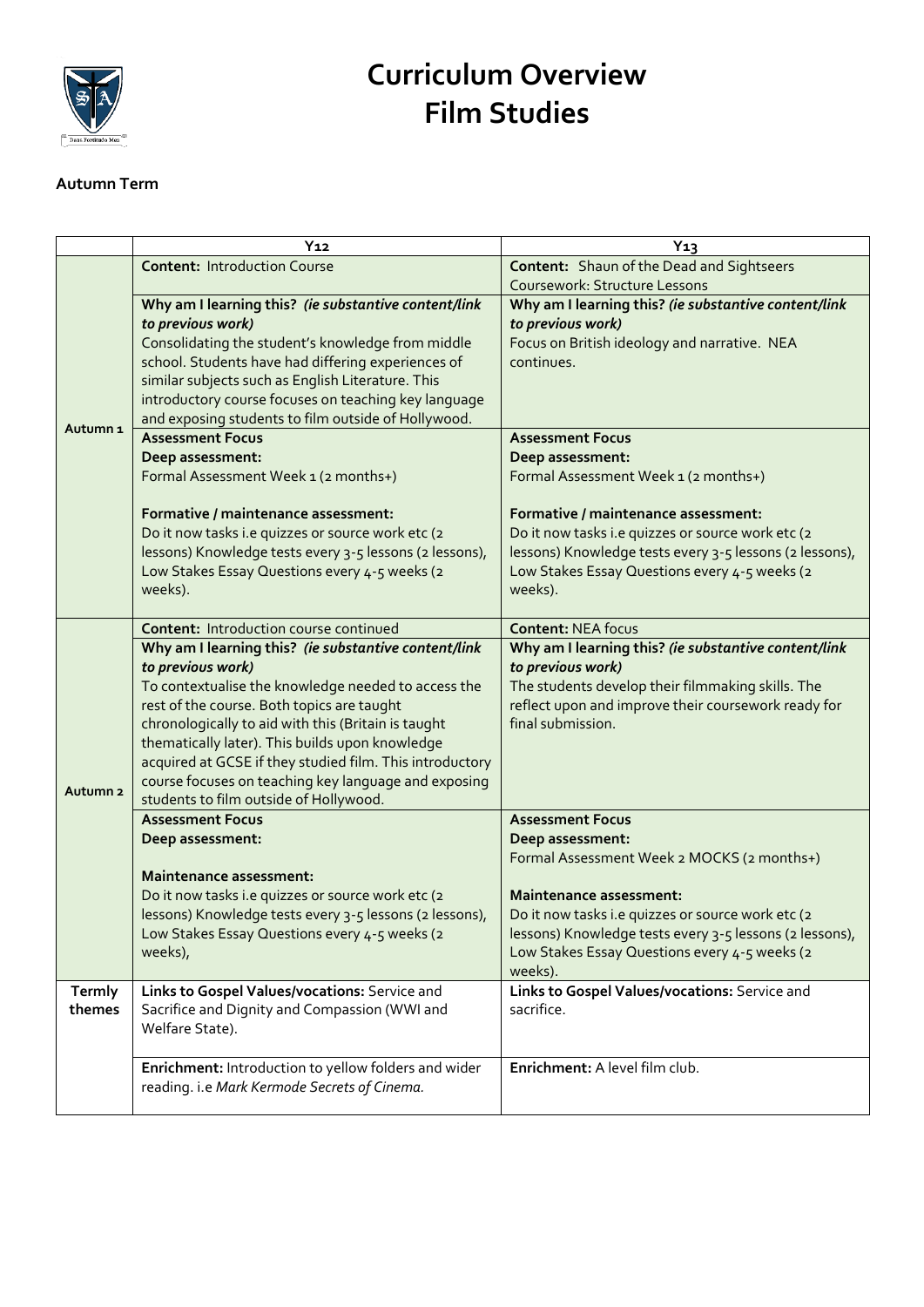### **Spring Term**

|          | $Y_{12}$                                                                                                                                                                                                                                                                                                                                                                             | $Y_{13}$                                                                                                       |
|----------|--------------------------------------------------------------------------------------------------------------------------------------------------------------------------------------------------------------------------------------------------------------------------------------------------------------------------------------------------------------------------------------|----------------------------------------------------------------------------------------------------------------|
| Spring 1 | Content: Pan's Labyrinth and Wild Tales. Sister's In<br>Law                                                                                                                                                                                                                                                                                                                          | <b>Content: Spies</b>                                                                                          |
|          | Why am I learning this? (ie substantive content/link<br>to previous work)                                                                                                                                                                                                                                                                                                            | Why am I learning this? (ie substantive content/link<br>to previous work)                                      |
|          | The students are exposed to foreign films and start to<br>develop extensive analyses of key elements.<br>Context: The Spanish Civil war and atrocities<br>committed by the far right. Criticisms of religion. "The<br>disappeared" in Argentina. Documentary film. The<br>students develop practical filmmaking skills including<br>script writing, camera work and digital editing. | Focus on German Expressionism and other film<br>movements. Auteur.                                             |
|          | <b>Assessment Focus</b>                                                                                                                                                                                                                                                                                                                                                              | <b>Assessment Focus</b>                                                                                        |
|          | Deep assessment:                                                                                                                                                                                                                                                                                                                                                                     | Deep assessment:                                                                                               |
|          | Formative / maintenance assessment:                                                                                                                                                                                                                                                                                                                                                  | Formal Assessment Week 3 MOCKS (2 months+)                                                                     |
|          | Do it now tasks i.e quizzes or source work etc (2                                                                                                                                                                                                                                                                                                                                    | Formative / maintenance assessment:                                                                            |
|          | lessons) Knowledge tests every 3-5 lessons (2 lessons),                                                                                                                                                                                                                                                                                                                              | Do it now tasks i.e quizzes or source work etc (2                                                              |
|          | Low Stakes Essay Questions every 4-5 weeks (2 weeks)                                                                                                                                                                                                                                                                                                                                 | lessons) Knowledge tests every 3-5 lessons (2 lessons),                                                        |
|          |                                                                                                                                                                                                                                                                                                                                                                                      | Low Stakes Essay Questions every 4-5 weeks (2                                                                  |
|          | Content: La La Land and Frances Ha.                                                                                                                                                                                                                                                                                                                                                  | weeks).<br><b>Content: Pulp Fiction</b>                                                                        |
|          |                                                                                                                                                                                                                                                                                                                                                                                      |                                                                                                                |
|          | Why am I learning this? (ie substantive content/link                                                                                                                                                                                                                                                                                                                                 | Why am I learning this? (ie substantive content/link                                                           |
|          | to previous work)                                                                                                                                                                                                                                                                                                                                                                    | to previous work)                                                                                              |
|          | The students develop their key element analyses to<br>include ideology and spectatorship. The students                                                                                                                                                                                                                                                                               | Auteur and film movement study continues. Students<br>more independent with their analysis.                    |
| Spring 2 | develop their extended writing.                                                                                                                                                                                                                                                                                                                                                      |                                                                                                                |
|          | <b>Assessment Focus</b>                                                                                                                                                                                                                                                                                                                                                              | <b>Assessment Focus</b>                                                                                        |
|          | Deep assessment:                                                                                                                                                                                                                                                                                                                                                                     | Deep assessment:                                                                                               |
|          | Formal Assessment Week 2 (2 months+)                                                                                                                                                                                                                                                                                                                                                 | Maintenance assessment:                                                                                        |
|          | Maintenance assessment:                                                                                                                                                                                                                                                                                                                                                              | Do it now tasks i.e quizzes or source work etc (2                                                              |
|          | Do it now tasks i.e quizzes or source work etc (2                                                                                                                                                                                                                                                                                                                                    | lessons) Knowledge tests every 3-5 lessons (2 lessons),                                                        |
|          | lessons) Knowledge tests every 3-5 lessons (2 lessons),                                                                                                                                                                                                                                                                                                                              | Low Stakes Essay Questions every 4-5 weeks (2                                                                  |
|          | Low Stakes Essay Questions every 4-5 weeks (2 weeks)                                                                                                                                                                                                                                                                                                                                 | weeks).                                                                                                        |
| Termly   | Links to Gospel Values/vocations: Tolerance and                                                                                                                                                                                                                                                                                                                                      | Links to Gospel Values/vocations: Truth and Justice                                                            |
| themes   | Peace. Humility and Gentleness.                                                                                                                                                                                                                                                                                                                                                      | (Witch craze - fraudulent cases and purity and holiness<br>when analysing the religious impact on witch-hunts) |
|          | Enrichment: A level film club.                                                                                                                                                                                                                                                                                                                                                       | Enrichment: A level film club.                                                                                 |
|          |                                                                                                                                                                                                                                                                                                                                                                                      |                                                                                                                |

#### **Summer Term**

|        | $Y_{12}$                                                                                                                                                                        | Y1วุ                                                                                                                                                    |
|--------|---------------------------------------------------------------------------------------------------------------------------------------------------------------------------------|---------------------------------------------------------------------------------------------------------------------------------------------------------|
|        | <b>Content: Blade Runner and Casablanca. Intro to the</b><br><b>NEA</b>                                                                                                         | <b>Content: Revision all topics</b>                                                                                                                     |
| Summer | Why am I learning this? (ie substantive content/link<br>to previous work)<br>Comparative study focusing on auteur and the studio<br>system. Students are introduced to the NEA. | Why am I learning this? (ie substantive content/link<br>to previous work)<br>Embed learning. Revisit areas of weakness identified<br>by class teachers. |